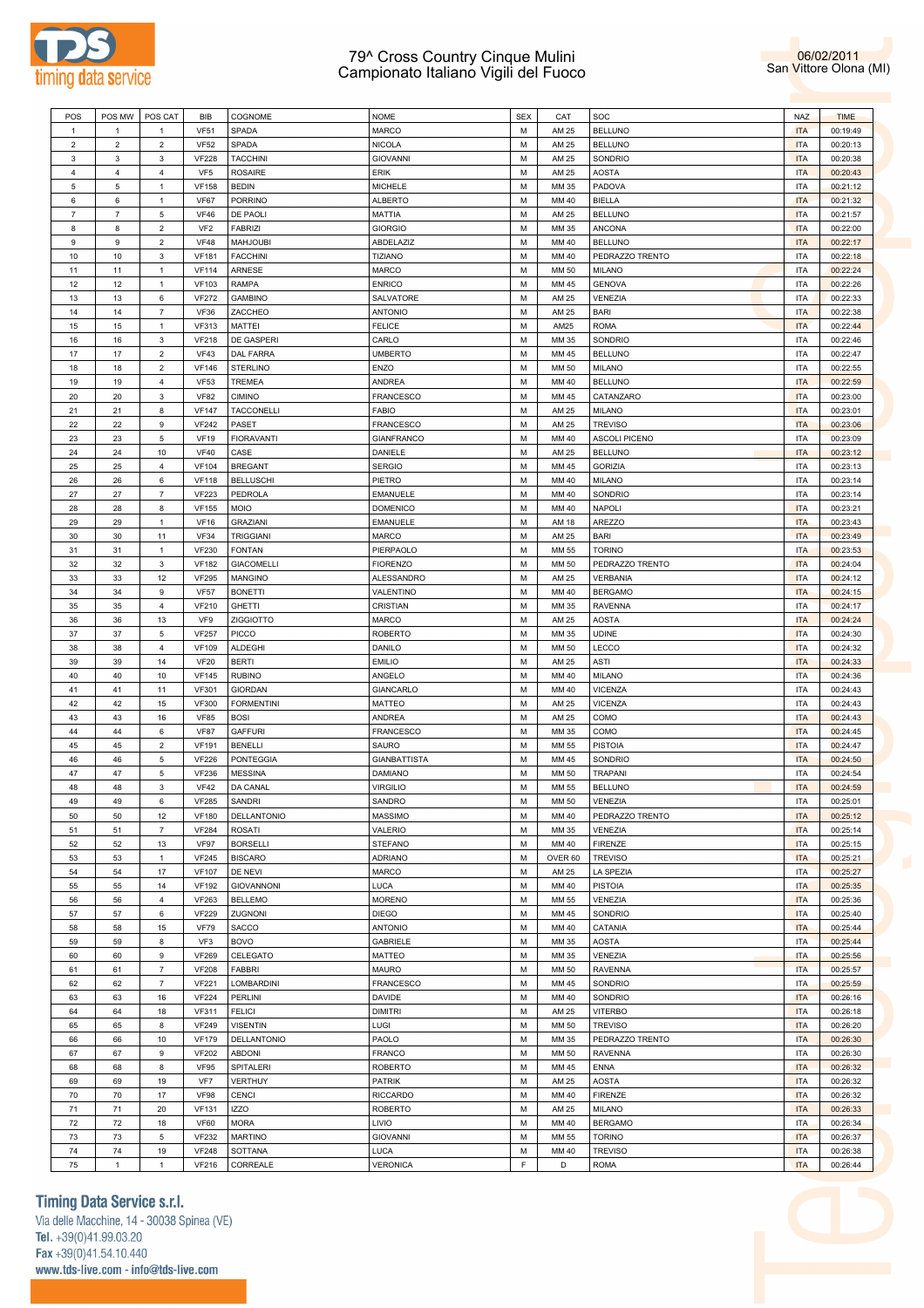



| POS        | POS MW         | POS CAT        | <b>BIB</b>                  | COGNOME                         | NOME                             | <b>SEX</b>  | CAT            | SOC                              | <b>NAZ</b>               | <b>TIME</b>          |
|------------|----------------|----------------|-----------------------------|---------------------------------|----------------------------------|-------------|----------------|----------------------------------|--------------------------|----------------------|
| 76         | 75             | 11             | <b>VF247</b>                | COLOMBEROTTO                    | ALESSANDRO                       | M           | MM 35          | <b>TREVISO</b>                   | <b>ITA</b>               | 00:26:45             |
| 77         | 76             | $\overline{2}$ | <b>VF281</b>                | POLI                            | <b>FILIPPO</b>                   | M           | OVER 60        | VENEZIA                          | <b>ITA</b>               | 00:26:47             |
| 78         | 77             | 3              | <b>VF256</b>                | <b>MOLINARO</b>                 | SERENO                           | M           | OVER 60        | <b>UDINE</b>                     | <b>ITA</b>               | 00:26:49             |
| 79         | 78             | 6              | <b>VF203</b>                | <b>BENEDETTI</b>                | <b>RENZO</b>                     | M           | MM 55          | <b>RAVENNA</b>                   | <b>ITA</b>               | 00:26:53             |
| 80         | 79             | 9              | <b>VF255</b>                | LARESE                          | <b>FABIANO</b>                   | M           | MM 45          | <b>UDINE</b>                     | <b>ITA</b>               | 00:26:58             |
| 81         | 80             | 12             | <b>VF132</b>                | LEPPO                           | ANDREA                           | M           | MM 35          | <b>MILANO</b>                    | <b>ITA</b>               | 00:26:58             |
| 82         | 81             | $10$           | <b>VF89</b>                 | <b>ROMANO</b>                   | <b>ROBERTO</b>                   | M           | MM 45          | COMO                             | <b>ITA</b>               | 00:26:59             |
| 83         | 82             | 20             | <b>VF148</b>                | TAGLIARENI                      | <b>ANTONIO</b>                   | M           | MM 40          | <b>MILANO</b>                    | <b>ITA</b>               | 00:26:59             |
| 84         | 83             | $10$           | <b>VF244</b>                | <b>BERGAMIN</b>                 | MASSIMO                          | M           | MM 50          | <b>TREVISO</b>                   | <b>ITA</b>               | 00:26:59             |
| 85         | 84             | 21             | <b>VF251</b><br>VF25        | <b>CESCHIA</b>                  | ANDREA                           | M<br>M      | AM 25<br>MM 40 | <b>UDINE</b><br><b>BARI</b>      | <b>ITA</b><br><b>ITA</b> | 00:27:04             |
| 86<br>87   | 85<br>86       | 21<br>22       | VF4                         | CAPUTO<br><b>RONK</b>           | <b>AGOSTINO</b><br><b>PATRIK</b> | M           | AM 25          | <b>AOSTA</b>                     | <b>ITA</b>               | 00:27:09<br>00:27:11 |
| 88         | 87             | 11             | <b>VF101</b>                | CANEPA                          | <b>BRUNO</b>                     | M           | MM 45          | <b>GENOVA</b>                    | <b>ITA</b>               | 00:27:11             |
| 89         | 88             | 23             | <b>VF261</b>                | <b>VITTORESE</b>                | MANUELE                          | M           | AM 25          | <b>UDINE</b>                     | <b>ITA</b>               | 00:27:12             |
| 90         | 89             | 22             | <b>VF86</b>                 | <b>FIORONI</b>                  | LUCA                             | M           | MM 40          | COMO                             | <b>ITA</b>               | 00:27:12             |
| 91         | 90             | 11             | <b>VF253</b>                | <b>FOSCHIA</b>                  | <b>MARIO</b>                     | M           | MM 50          | <b>UDINE</b>                     | <b>ITA</b>               | 00:27:14             |
| 92         | 91             | 12             | <b>VF63</b>                 | <b>RAVASIO</b>                  | MARCO                            | M           | MM 45          | <b>BERGAMO</b>                   | <b>ITA</b>               | 00:27:18             |
| 93         | 92             | 24             | <b>VF156</b>                | <b>GARFAGNOLI</b>               | <b>BENEDETTO</b>                 | M           | AM 25          | PADOVA                           | <b>ITA</b>               | 00:27:27             |
| 94         | 93             | 25             | <b>VF22</b>                 | <b>ANTONACCI</b>                | <b>EMANUELE</b>                  | M           | AM 25          | <b>BARI</b>                      | <b>ITA</b>               | 00:27:28             |
| 95         | 94             | 26             | <b>VF41</b>                 | CASE                            | ALESSANDRO                       | M           | AM 25          | <b>BELLUNO</b>                   | <b>ITA</b>               | 00:27:28             |
| 96         | 95             | 13             | <b>VF125</b>                | DANTESE                         | MARCO                            | M           | MM 35          | <b>MILANO</b>                    | <b>ITA</b>               | 00:27:31             |
| 97         | 96             | 13             | <b>VF64</b>                 | <b>SABIA</b>                    | MARCO                            | M           | MM 45          | <b>BERGAMO</b>                   | <b>ITA</b>               | 00:27:32             |
| 98         | 97             | 23             | <b>VF308</b>                | ZAMBON                          | CLAUDIO                          | M           | MM 40          | <b>VICENZA</b>                   | <b>ITA</b>               | 00:27:34             |
| 99         | 98             | 24             | <b>VF28</b>                 | <b>GERONIMO</b>                 | <b>IGNIAZIO</b>                  | M           | MM 40          | <b>BARI</b>                      | <b>ITA</b>               | 00:27:37             |
| 100        | 99             | 14             | <b>VF173</b>                | <b>VITALI</b>                   | <b>STEFANO</b>                   | M           | MM 45          | PADOVA                           | <b>ITA</b>               | 00:27:38             |
| 101        | 100            | 14             | <b>VF177</b>                | PANDINI                         | ANDREA                           | M           | MM 35          | PAVIA                            | <b>ITA</b>               | 00:27:44             |
| 102        | 101            | 15<br>25       | <b>VF17</b>                 | <b>MUCCI</b>                    | <b>ALBERTO</b>                   | M<br>M      | MM 45          | <b>AREZZO</b>                    | <b>ITA</b>               | 00:27:46             |
| 103<br>104 | 102<br>103     | 16             | <b>VF219</b><br><b>VF35</b> | <b>DELLA POLLINA</b><br>VALERIO | <b>MATTEO</b><br><b>NICOLA</b>   | M           | MM 40<br>MM 45 | SONDRIO<br><b>BARI</b>           | <b>ITA</b><br><b>ITA</b> | 00:27:48<br>00:27:50 |
| 105        | 104            | 15             | <b>VF37</b>                 | ZACCHEO                         | VINCENZO                         | M           | MM 35          | <b>BARI</b>                      | <b>ITA</b>               | 00:27:50             |
| 106        | 105            | 16             | <b>VF292</b>                | <b>ALESINA</b>                  | ANDREA                           | M           | MM 35          | VERBANIA                         | <b>ITA</b>               | 00:27:51             |
| 107        | 106            | 26             | <b>VF222</b>                | <b>MORELLI</b>                  | <b>STEFANO</b>                   | M           | MM 40          | SONDRIO                          | <b>ITA</b>               | 00:27:52             |
| 108        | 107            | 17             | <b>VF18</b>                 | <b>NICCOLINI</b>                | FRANCESCO                        | M           | MM 35          | <b>AREZZO</b>                    | <b>ITA</b>               | 00:27:53             |
| 109        | 108            | $\overline{2}$ | <b>VF50</b>                 | <b>MIOTTI</b>                   | <b>ROBERTO</b>                   | M           | AM 18          | <b>BELLUNO</b>                   | <b>ITA</b>               | 00:27:58             |
| 110        | 109            | 27             | <b>VF11</b>                 | CASUCCI                         | LUIGI                            | M           | MM 40          | <b>AREZZO</b>                    | <b>ITA</b>               | 00:28:02             |
| 111        | 110            | 27             | <b>VF88</b>                 | <b>GIARRATANO</b>               | <b>GIUSEPPE</b>                  | M           | AM 25          | COMO                             | <b>ITA</b>               | 00:28:05             |
| 112        | 111            | 18             | <b>VF195</b>                | <b>MINUTI</b>                   | CARLO                            | M           | MM 35          | <b>PISTOIA</b>                   | <b>ITA</b>               | 00:28:06             |
| 113        | 112            | 28             | <b>VF49</b>                 | MEZZACASA                       | VALERIO                          | M           | MM 40          | <b>BELLUNO</b>                   | <b>ITA</b>               | 00:28:06             |
| 114        | 113            | 28             | <b>VF176</b>                | <b>INVERNIZZI</b>               | SIMONE                           | M           | AM 25          | PAVIA                            | <b>ITA</b>               | 00:28:07             |
| 115        | 114            | $\overline{7}$ | <b>VF238</b>                | OMBRELLO                        | <b>MICHELE</b>                   | M           | MM 55          | <b>TRAPANI</b>                   | <b>ITA</b>               | 00:28:08             |
| 116        | 115            | 29             | <b>VF119</b>                | CAPOROTONDI                     | PIERO                            | M           | MM 40          | <b>MILANO</b>                    | <b>ITA</b>               | 00:28:09             |
| 117        | 116            | 17             | <b>VF74</b>                 | <b>BENEVENTO</b>                | CARMINE                          | M           | MM 45          | <b>CAMPOBASSO</b>                | <b>ITA</b>               | 00:28:10             |
| 118        | 117            | 8              | <b>VF99</b>                 | CERBAI                          | LEONARDO                         | M           | MM 55          | <b>FIRENZE</b>                   | <b>ITA</b>               | 00:28:14             |
| 119        | 118            | 19             | <b>VF45</b>                 | DE FRANCESCH                    | ELLI                             | M           | MM 35          | <b>BELLUNO</b>                   | <b>ITA</b>               | 00:28:15             |
| 120<br>121 | 119<br>120     | 18<br>20       | <b>VF206</b><br><b>VF44</b> | <b>CORSINI</b><br><b>DAMIN</b>  | ANDREA<br>VANIO                  | M<br>M      | MM 45<br>MM 35 | <b>RAVENNA</b><br><b>BELLUNO</b> | <b>ITA</b><br><b>ITA</b> | 00:28:16<br>00:28:19 |
| 122        | 121            | 19             | <b>VF220</b>                | DELL'AVANZO                     | <b>EUGENIO</b>                   | M           | MM 45          | SONDRIO                          | <b>ITA</b>               | 00:28:20             |
| 123        | 122            | 30             | <b>VF193</b>                | <b>GORI</b>                     | GIANCARLO                        | M           | MM 40          | <b>PISTOIA</b>                   | <b>ITA</b>               | 00:28:22             |
| 124        | 123            | 29             | <b>VF144</b>                | <b>RUBINO</b>                   | <b>NICO</b>                      | M           | AM 25          | MILANO                           | <b>ITA</b>               | 00:28:24             |
| 125        | 124            | 20             | <b>VF100</b>                | LUCCHI                          | <b>FABRIZIO</b>                  | M           | MM 45          | <b>FORLI</b>                     | <b>ITA</b>               | 00:28:25             |
| 126        | 125            | 21             | <b>VF306</b>                | <b>SALMASO</b>                  | CLAUDIO                          | M           | MM 45          | <b>VICENZA</b>                   | <b>ITA</b>               | 00:28:30             |
| 127        | 126            | 22             | <b>VF134</b>                | <b>MOLTENI</b>                  | <b>GIUSEPPE</b>                  | M           | MM 45          | <b>MILANO</b>                    | <b>ITA</b>               | 00:28:33             |
| 128        | 127            | 23             | <b>VF110</b>                | <b>BEDOGHE</b>                  | DANILO                           | M           | MM 45          | LECCO                            | <b>ITA</b>               | 00:28:33             |
| 129        | 128            | 24             | <b>VF225</b>                | <b>POLA</b>                     | <b>RENATO</b>                    | M           | MM 45          | SONDRIO                          | <b>ITA</b>               | 00:28:35             |
| 130        | 129            | 12             | <b>VF32</b>                 | <b>NESTO</b>                    | <b>NICOLA</b>                    | M           | MM 50          | <b>BARI</b>                      | <b>ITA</b>               | 00:28:37             |
| 131        | 130            | 25             | <b>VF277</b>                | MARANZAN                        | <b>GIANFRANCO</b>                | M           | MM 45          | VENEZIA                          | <b>ITA</b>               | 00:28:42             |
| 132        | 131            | 31             | <b>VF250</b>                | <b>AVON</b>                     | PAOLO                            | M           | MM 40          | <b>UDINE</b>                     | <b>ITA</b>               | 00:28:44             |
| 133        | 132            | 13             | <b>VF168</b>                | <b>NARDO</b>                    | <b>MAURIZIO</b>                  | M           | MM 50          | PADOVA                           | <b>ITA</b>               | 00:28:46             |
| 134        | 133            | 32             | <b>VF75</b>                 | CUCULO                          | <b>ANTONIO</b>                   | M           | MM 40          | <b>CAMPOBASSO</b>                | <b>ITA</b>               | 00:28:46             |
| 135        | 134            | 30             | <b>VF209</b>                | GALEOTTI                        | <b>RICCARDO</b>                  | M           | AM 25          | <b>RAVENNA</b>                   | <b>ITA</b>               | 00:28:50             |
| 136        | $\overline{2}$ | $\overline{2}$ | <b>VF197</b>                | <b>RAIMONDI</b>                 | FEDERICA                         | $\mathsf F$ | D              | <b>PISTOIA</b>                   | <b>ITA</b>               | 00:28:50             |
| 137        | 135            | $\overline{2}$ | <b>VF315</b>                | <b>MELONI</b>                   | ADAM                             | M           | AM25           | VERBANIA                         | <b>ITA</b>               | 00:28:52             |
| 138        | 136            | 31             | <b>VF299</b>                | CASAROTTO                       | MANUEL                           | M<br>M      | AM 25          | <b>VICENZA</b>                   | <b>ITA</b>               | 00:28:56             |
| 139<br>140 | 137<br>138     | 33<br>34       | <b>VF307</b><br><b>VF81</b> | SPINATO<br>CIANFLONE            | <b>FRANCO</b><br><b>MARIO</b>    | M           | MM 40<br>MM 40 | <b>VICENZA</b><br>CATANZARO      | <b>ITA</b><br><b>ITA</b> | 00:29:01<br>00:29:02 |
| 141        | 139            | 14             | <b>VF183</b>                | <b>CUPERTORI</b>                | PINO                             | M           | MM 50          | <b>PERUGIO</b>                   | <b>ITA</b>               | 00:29:06             |
| 142        | 140            | 21             | <b>VF143</b>                | <b>REINA</b>                    | VINCENZO                         | M           | MM 35          | <b>MILANO</b>                    | <b>ITA</b>               | 00:29:10             |
| 143        | 141            | 9              | <b>VF26</b>                 | COLANINNO                       | GIUSEPPE                         | M           | MM 55          | <b>BARI</b>                      | <b>ITA</b>               | 00:29:18             |
| 144        | 142            | $10$           | <b>VF190</b>                | <b>MARCHEGIANI</b>              | <b>ANTONIO</b>                   | M           | MM 55          | PESCARA                          | <b>ITA</b>               | 00:29:24             |
| 145        | 143            | 35             | <b>VF126</b>                | <b>DESIMONE</b>                 | <b>GIUSEPPE</b>                  | M           | MM 40          | <b>MILANO</b>                    | <b>ITA</b>               | 00:29:24             |
| 146        | 144            | 11             | <b>VF196</b>                | <b>NICCOLAI</b>                 | CARLO                            | M           | MM 55          | <b>PISTOIA</b>                   | <b>ITA</b>               | 00:29:26             |
| 147        | 145            | 12             | <b>VF96</b>                 | BANI                            | SAURO                            | M           | MM 55          | <b>FIRENZE</b>                   | <b>ITA</b>               | 00:29:30             |
| 148        | 146            | 36             | <b>VF72</b>                 | <b>MENDONI</b>                  | DANILO                           | M           | MM 40          | <b>BRINDISI</b>                  | <b>ITA</b>               | 00:29:32             |
| 149        | 147            | 37             | <b>VF296</b>                | <b>SEGGIO</b>                   | MASSIMILIANO                     | M           | MM 40          | VERBANIA                         | <b>ITA</b>               | 00:29:35             |
| 150        | 148            | 26             | <b>VF150</b>                | <b>TONDO</b>                    | <b>MARIO</b>                     | M           | MM 45          | <b>MILANO</b>                    | <b>ITA</b>               | 00:29:36             |
| 151        | 149            | 15             | <b>VF239</b>                | <b>PIRAS</b>                    | <b>ANTONIO</b>                   | M           | MM 50          | <b>TRENTO</b>                    | <b>ITA</b>               | 00:29:39             |

# **Timing Data Service s.r.l.**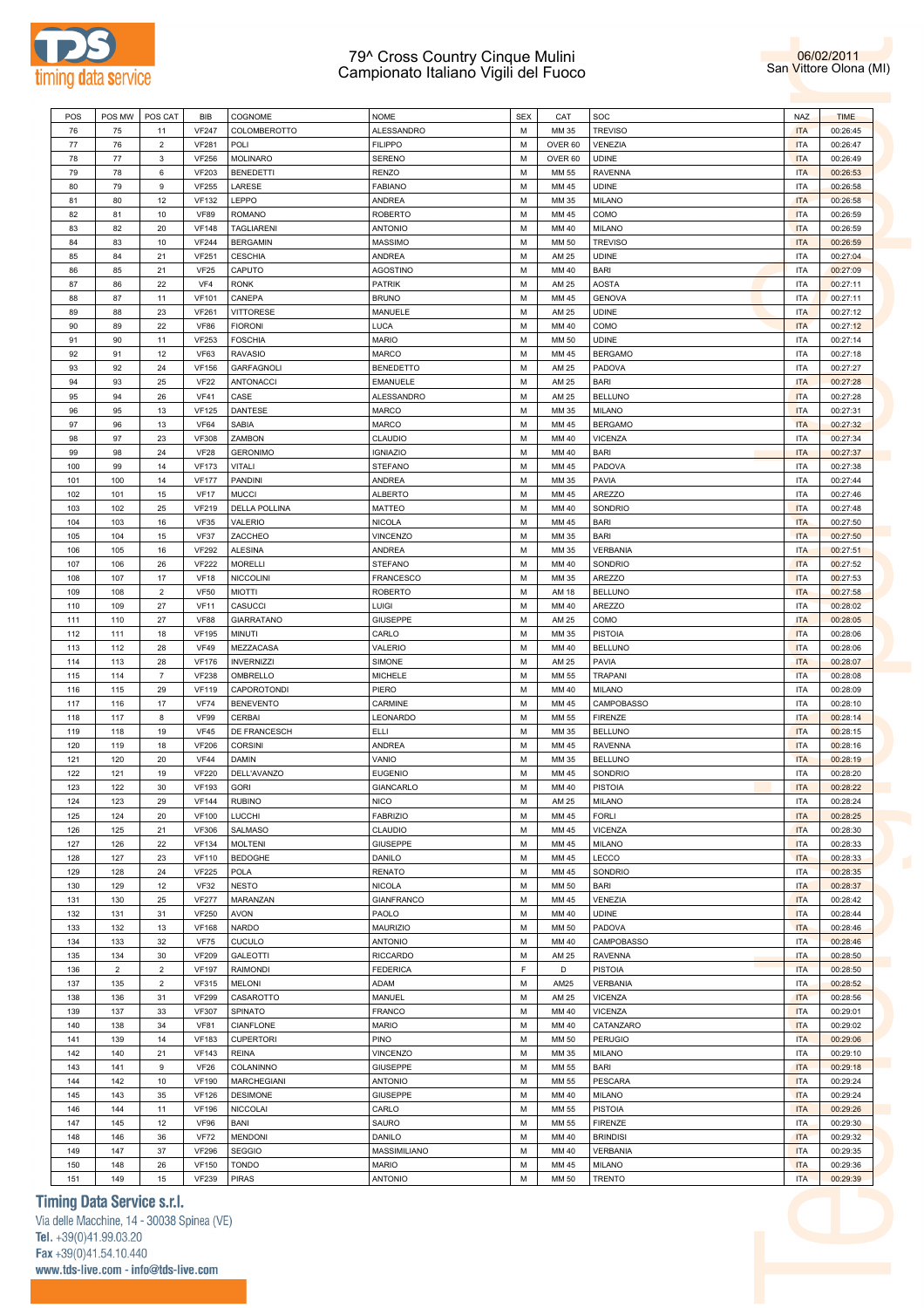



| POS | POS MW         | POS CAT        | BIB             | COGNOME           | <b>NOME</b>      | <b>SEX</b> | CAT                | SOC                  | <b>NAZ</b> | <b>TIME</b> |
|-----|----------------|----------------|-----------------|-------------------|------------------|------------|--------------------|----------------------|------------|-------------|
| 152 | 150            | 38             | <b>VF65</b>     | SAVOLDI           | <b>GIUSEPPE</b>  | М          | MM 40              | <b>BERGAMO</b>       | <b>ITA</b> | 00:29:42    |
| 153 | 151            | 13             | <b>VF116</b>    | <b>BARNI</b>      | <b>ANTONIO</b>   | М          | MM 55              | MILANO               | <b>ITA</b> | 00:29:42    |
|     |                |                |                 |                   |                  |            |                    |                      |            |             |
| 154 | 152            | 32             | <b>VF302</b>    | MANTIERO          | <b>DAMIANO</b>   | М          | AM 25              | VICENZA              | <b>ITA</b> | 00:29:46    |
| 155 | 153            | 33             | <b>VF303</b>    | <b>PARISI</b>     | DANIELE          | М          | AM 25              | <b>VICENZA</b>       | <b>ITA</b> | 00:29:46    |
| 156 | 154            | 27             | <b>VF279</b>    | <b>MIONI</b>      | <b>GIUSEPPE</b>  | М          | MM 45              | VENEZIA              | <b>ITA</b> | 00:29:50    |
| 157 | 155            | 14             | <b>VF24</b>     | CALDAROLA         | EMANUELE         | М          | MM 55              | <b>BARI</b>          | <b>ITA</b> | 00:29:54    |
| 158 | 156            | 28             | <b>VF254</b>    | <b>GRANSINIGH</b> | ALESSANDRO       | М          | MM 45              | <b>UDINE</b>         | <b>ITA</b> | 00:29:56    |
| 159 | 3              | $\mathbf{3}$   | <b>VF270</b>    | CORSI             | SILVIA           | F          | D                  | VENEZIA              | <b>ITA</b> | 00:29:58    |
| 160 | 157            | 34             | VF <sub>1</sub> | <b>FORESTO</b>    | <b>ALESSIO</b>   | М          | AM 25              | <b>ALESSANDRIA</b>   | <b>ITA</b> | 00:30:07    |
| 161 | 158            | 39             | <b>VF312</b>    | LAMPONI           | <b>GABRIELE</b>  | М          | MM 40              | <b>ASCOLI PICENO</b> | <b>ITA</b> | 00:30:08    |
| 162 | 159            | 22             | <b>VF278</b>    | <b>MELLONI</b>    | DAVIDE           | М          | MM 35              | VENEZIA              | <b>ITA</b> | 00:30:09    |
| 163 | 160            | $\overline{4}$ | <b>VF237</b>    | MOSCARDINO        | RAIMONDO         | М          | OVER 60            | TRAPANI              | <b>ITA</b> | 00:30:11    |
|     |                |                |                 |                   |                  |            |                    |                      |            |             |
| 164 | 161            | 15             | <b>VF215</b>    | VASSURA           | <b>IVO</b>       | М          | MM 55              | <b>RAVENNA</b>       | <b>ITA</b> | 00:30:11    |
| 165 | 162            | 29             | VF62            | PISANI            | <b>DOMENICO</b>  | М          | MM 45              | <b>BERGAMO</b>       | <b>ITA</b> | 00:30:12    |
| 166 | 163            | 16             | <b>VF129</b>    | <b>GENTILI</b>    | <b>MARIO</b>     | М          | MM 50              | MILANO               | <b>ITA</b> | 00:30:13    |
| 167 | 164            | 35             | <b>VF123</b>    | CONTE             | LUCA             | М          | AM 25              | MILANO               | <b>ITA</b> | 00:30:14    |
| 168 | 165            | 17             | <b>VF276</b>    | LANZEROTTO        | PAOLO            | М          | MM 50              | VENEZIA              | <b>ITA</b> | 00:30:15    |
| 169 | 166            | 30             | <b>VF288</b>    | ZAMENGO           | CLAUDIO          | М          | MM 45              | VENEZIA              | <b>ITA</b> | 00:30:15    |
| 170 | 167            | 18             | <b>VF151</b>    | <b>TORTINI</b>    | <b>ROBERTO</b>   | М          | MM 50              | MILANO               | <b>ITA</b> | 00:30:20    |
| 171 | 168            | 36             | <b>VF240</b>    | AGNOLETTO         | FABIO            | М          | AM 25              | <b>TREVISO</b>       | <b>ITA</b> | 00:30:20    |
| 172 | 169            | 31             | <b>VF33</b>     | SODANO            | MICHELE          | М          | MM 45              | <b>BARI</b>          | <b>ITA</b> | 00:30:22    |
|     |                |                |                 |                   |                  |            |                    |                      |            |             |
| 173 | 170            | 32             | <b>VF304</b>    | PERIN             | <b>ALBERTO</b>   | М          | MM 45              | <b>VICENZA</b>       | <b>ITA</b> | 00:30:24    |
| 174 | 171            | 37             | <b>VF80</b>     | AMMENDOLA         | <b>UMBERO</b>    | М          | AM 25              | CATANZARO            | <b>ITA</b> | 00:30:32    |
| 175 | 172            | 16             | <b>VF23</b>     | <b>ARMENISE</b>   | MICHELE          | М          | MM 55              | BARI                 | <b>ITA</b> | 00:30:34    |
| 176 | 173            | 17             | <b>VF294</b>    | CATTALDO          | <b>TIZIANO</b>   | М          | MM 55              | <b>VERBANIA</b>      | <b>ITA</b> | 00:30:34    |
| 177 | 174            | 40             | <b>VF167</b>    | <b>MARCON</b>     | ANDREA           | М          | MM 40              | PADOVA               | <b>ITA</b> | 00:30:34    |
| 178 | 175            | 23             | <b>VF170</b>    | SABBADIN          | ALESSANDRO       | М          | MM 35              | PADOVA               | <b>ITA</b> | 00:30:34    |
| 179 | $\overline{4}$ | $\overline{4}$ | <b>VF172</b>    | <b>SCATTOLIN</b>  | LINDA            | F.         | D                  | PADOVA               | <b>ITA</b> | 00:30:34    |
| 180 | 176            | 18             | <b>VF246</b>    | <b>BOSCO</b>      | GIUSEPPE         | М          | MM 55              | <b>TREVISO</b>       | <b>ITA</b> | 00:30:35    |
| 181 | 177            | 19             | <b>VF297</b>    | SPADARO           | CARMELO          | М          | MM 50              | <b>VERBANIA</b>      | <b>ITA</b> | 00:30:52    |
| 182 | 178            | 33             | <b>VF293</b>    | <b>BOMBACE</b>    | SAVIO            | М          | MM 45              | <b>VERBANIA</b>      | <b>ITA</b> | 00:30:58    |
|     |                |                |                 |                   | S.               |            |                    |                      | <b>ITA</b> |             |
| 183 | 179            | 5              | <b>VF184</b>    | <b>MADONNA</b>    |                  | М          | OVER <sub>60</sub> | PESACARA             |            | 00:31:00    |
| 184 | 180            | 19             | <b>VF106</b>    | CALABRIA          | LINO             | М          | MM 55              | LA SPEZIA            | <b>ITA</b> | 00:31:03    |
| 185 | 181            | 34             | <b>VF70</b>     | <b>GIUDICE</b>    | ALESSANDRO       | М          | MM 45              | <b>BRINDISI</b>      | <b>ITA</b> | 00:31:13    |
| 186 | 182            | 20             | <b>VF267</b>    | CAUSIN            | LIONELLO         | М          | MM 55              | VENEZIA              | <b>ITA</b> | 00:31:22    |
| 187 | 183            | 41             | <b>VF29</b>     | <b>GRIECO</b>     | <b>BENEDETTO</b> | М          | MM 40              | <b>BARI</b>          | <b>ITA</b> | 00:31:23    |
| 188 | 184            | 24             | <b>VF31</b>     | MASTROLON         | <b>ALDO</b>      | М          | MM 35              | <b>BARI</b>          | <b>ITA</b> | 00:31:23    |
| 189 | 185            | 20             | <b>VF124</b>    | CONTE             | <b>MAURIZIO</b>  | М          | MM 50              | <b>MILANO</b>        | <b>ITA</b> | 00:31:27    |
| 190 | 186            | 35             | <b>VF234</b>    | CATANIA           | MELCHIORRE       | М          | MM 45              | <b>TRAPANI</b>       | <b>ITA</b> | 00:31:30    |
| 191 | 187            | 42             | <b>VF235</b>    | LA SALA           | GASPARE          | М          | MM 40              | TRAPANI              | <b>ITA</b> | 00:31:30    |
| 192 | 188            | 43             | <b>VF305</b>    | PIVA              | SIMONE           | М          | MM 40              | <b>VICENZA</b>       | <b>ITA</b> | 00:31:31    |
| 193 | 189            | 36             | <b>VF142</b>    | PUGLIANO          | ANTONIO          | М          | MM 45              | MILANO               | <b>ITA</b> | 00:31:49    |
|     |                |                |                 |                   |                  |            |                    |                      |            |             |
| 194 | 190            | 37             | <b>VF214</b>    | STELLA            | <b>MAURIZIO</b>  | М          | MM 45              | <b>RAVENNA</b>       | <b>ITA</b> | 00:32:00    |
| 195 | 191            | 6              | <b>VF205</b>    | <b>BRUSCHI</b>    | LUIGI            | М          | OVER <sub>60</sub> | <b>RAVENNA</b>       | <b>ITA</b> | 00:32:03    |
| 196 | 192            | 21             | <b>VF280</b>    | PANISSON          | ROBERTO          | М          | MM 50              | VENEZIA              | <b>ITA</b> | 00:32:06    |
| 197 | 193            | 25             | <b>VF15</b>     | <b>FARALLI</b>    | LUCA             | М          | MM 35              | <b>AREZZO</b>        | <b>ITA</b> | 00:32:14    |
| 198 | 194            | 38             | <b>VF30</b>     | LATTANZI          | PIETRO           | М          | MM 45              | <b>BARI</b>          | <b>ITA</b> | 00:32:14    |
| 199 | 195            | 44             | <b>VF152</b>    | VIEZZOLI          | MARCO            | М          | MM 40              | <b>MILANO</b>        | <b>ITA</b> | 00:32:22    |
| 200 | 196            | 22             | <b>VF68</b>     | D'AMICO           | VINCENZO         | M          | MM 50              | <b>BRINDISI</b>      | <b>ITA</b> | 00:32:24    |
| 201 | 197            | 23             | <b>VF310</b>    | <b>SARTORI</b>    | GIANDOMENICO     | М          | MM 50              | <b>VICENZA</b>       | <b>ITA</b> | 00:32:34    |
| 202 | 198            | 21             | <b>VF84</b>     | <b>NICOTERA</b>   | PIETRO           | М          | MM 55              | CATANZARO            | <b>ITA</b> | 00:32:37    |
|     | 5              | 5              |                 | NICOLETTI         | <b>ROBERTA</b>   | F.         | D                  | <b>RAVENNA</b>       | <b>ITA</b> |             |
| 203 |                |                | <b>VF212</b>    |                   |                  |            |                    |                      |            | 00:32:38    |
| 204 | 199            | 45             | <b>VF289</b>    | ZANETTI           | ALESSANDRO       | М          | MM 40              | VENEZIA              | <b>ITA</b> | 00:32:41    |
| 205 | 200            | 26             | <b>VF139</b>    | PERAZZOLI         | <b>FILIPPO</b>   | М          | MM 35              | <b>MILANO</b>        | <b>ITA</b> | 00:32:53    |
| 206 | 201            | 38             | <b>VF59</b>     | MANGILA           | <b>STEFANO</b>   | М          | AM 25              | <b>BERGAMO</b>       | <b>ITA</b> | 00:33:20    |
| 207 | 202            | 39             | <b>VF61</b>     | <b>NORDERA</b>    | ALBERTINO        | М          | MM 45              | <b>BERGAMO</b>       | <b>ITA</b> | 00:33:27    |
| 208 | 203            | $\overline{7}$ | <b>VF283</b>    | <b>ROCCHESSO</b>  | SILVANO          | М          | OVER <sub>60</sub> | <b>VENEZIA</b>       | <b>ITA</b> | 00:33:33    |
| 209 | 204            | 46             | <b>VF78</b>     | PALLADINO         | MASSIMO          | М          | MM 40              | CAMPOBASSO           | <b>ITA</b> | 00:33:36    |
| 210 | 205            | 27             | <b>VF178</b>    | DI CARLO          | LORENZO          | М          | MM 35              | <b>PECARA</b>        | <b>ITA</b> | 00:33:50    |
| 211 | 206            | 8              | <b>VF198</b>    | <b>ROMANO</b>     | LORIS            | М          | OVER <sub>60</sub> | <b>PISTOIA</b>       | <b>ITA</b> | 00:33:56    |
| 212 | 207            | 22             | <b>VF213</b>    | <b>RAVAGLIA</b>   | ROBERTO          | М          | MM 55              | <b>RAVENNA</b>       | <b>ITA</b> | 00:34:00    |
|     |                |                |                 |                   |                  |            |                    |                      |            |             |
| 213 | 208            | 40             | <b>VF71</b>     | MAURO             | <b>FERRUCCIO</b> | М          | MM 45              | <b>BRINDISI</b>      | <b>ITA</b> | 00:34:03    |
| 214 | 209            | 9              | <b>VF274</b>    | <b>GRAVA</b>      | PIETRO           | М          | OVER <sub>60</sub> | VENEZIA              | <b>ITA</b> | 00:34:05    |
| 215 | 210            | 24             | <b>VF128</b>    | <b>FIORENTINO</b> | ANGELO           | М          | MM 50              | MILANO               | <b>ITA</b> | 00:34:19    |
| 216 | 211            | 41             | <b>VF12</b>     | COVANI            | MARCO            | М          | MM 45              | AREZZO               | <b>ITA</b> | 00:34:20    |
| 217 | 212            | 10             | <b>VF243</b>    | AGNOLETTO         | ABRAMO           | М          | OVER <sub>60</sub> | <b>TREVISO</b>       | <b>ITA</b> | 00:34:29    |
| 218 | 213            | 47             | <b>VF162</b>    | <b>GAMBATO</b>    | DANIELE          | М          | MM 40              | PADOVA               | <b>ITA</b> | 00:34:33    |
| 219 | 214            | 11             | <b>VF204</b>    | <b>BOSCHI</b>     | ARIDE            | М          | OVER <sub>60</sub> | <b>RAVENNA</b>       | <b>ITA</b> | 00:34:35    |
| 220 | 215            | 42             | <b>VF189</b>    | <b>MANCINI</b>    | <b>ADRIANO</b>   | М          | MM 45              | PESCARA              | <b>ITA</b> | 00:35:23    |
| 221 | 216            | 25             | <b>VF121</b>    | <b>CHIODIN</b>    | <b>MAURIZIO</b>  | М          | MM 50              | MILANO               | <b>ITA</b> | 00:35:32    |
|     |                |                |                 |                   |                  |            |                    |                      |            |             |
| 222 | 217            | 43             | <b>VF149</b>    | <b>TOMOLA</b>     | PAOLO            | М          | MM 45              | <b>MILANO</b>        | <b>ITA</b> | 00:35:32    |
| 223 | 218            | 48             | <b>VF141</b>    | PORCEDDA          | <b>ELVIO</b>     | М          | MM 40              | <b>MILANO</b>        | ITA.       | 00:35:32    |
| 224 | 219            | 49             | <b>VF207</b>    | DI PAOLO          | ANGELO           | М          | MM 40              | <b>RAVENNA</b>       | <b>ITA</b> | 00:35:32    |
| 225 | 220            | 26             | <b>VF275</b>    | <b>GRECI</b>      | <b>MAURIZIO</b>  | М          | MM 50              | VENEZIA              | <b>ITA</b> | 00:35:32    |
| 226 | 221            | 23             | <b>VF133</b>    | MEGALE            | SANTO            | М          | MM 55              | <b>MILANO</b>        | <b>ITA</b> | 00:35:33    |
|     |                |                |                 |                   |                  | М          | MM 45              | PADOVA               | <b>ITA</b> |             |
| 227 | 222            | 44             | <b>VF164</b>    | LAZZARO           | MARCO            |            |                    |                      |            | 00:35:49    |

# **Timing Data Service s.r.l.**